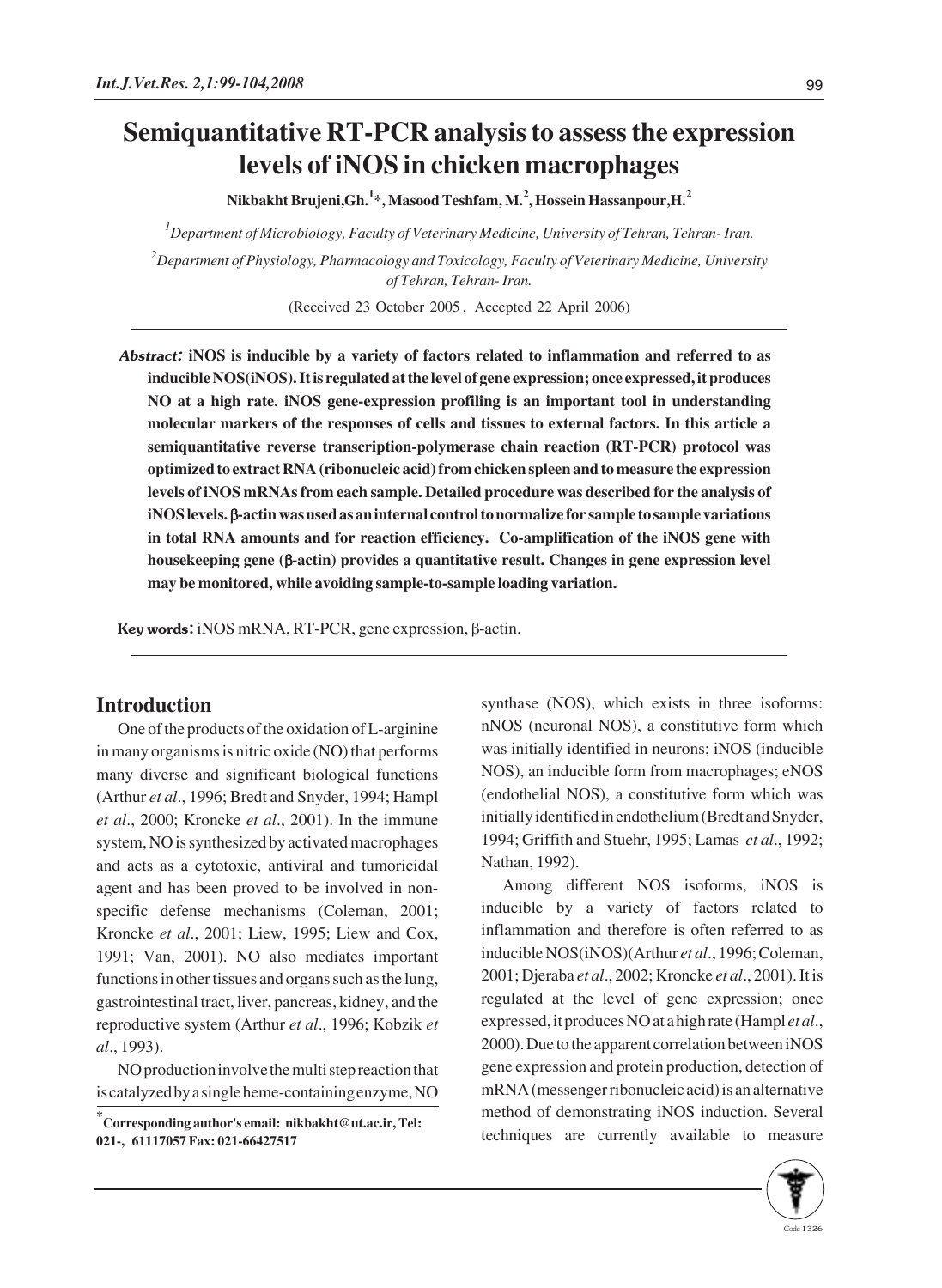changes in gene expression at the mRNA level. These include the northern blot, the RNase protection assay, insitu hybridization and the reverse transcriptionpolymerase chain reaction (RT-PCR)(Aust, 2003; Ausubel *et al*., 2000; DuBois *et al*., 1993; Gilliland *et al*., 1990; Melton *et al*., 1984; Reiner *et al*., 1994). RT-PCR is increasingly used to detect small changes in gene expression that would otherwise be undetectable (Freeman *et al*., 1999).

Although there has been considerable research on the biological functions of NO and the regulation of NOS in humans and rodents (Kobzik *et al*., 1993), little is known of NOS in non mammalian system such as chickens. The objectives of this study were to develop and validate a practical and sensitive RT-PCR system for quantitation of iNOS expression. This could help for better understanding the regulation of NOS at the molecular level in chickens.

## **Materials and Methods**

**Sample preparation and RNA Extraction from tissue:** Chicken spleen was used as a source of macrophages. Spleen was removed aseptically. Single cell suspensions were prepared by gently teasing the organ on a steel sieve. Nucleated erythrocytes were eliminated by centrifugation at 400g. Total RNA was extracted by single step method of Ausubel *et al.,* (Ausubel *et al*., 2000). Briefly, 100mg of homogenized cells was prepared in 1 ml denaturing solution containing 4M guanidinium isothiocyanate. The homogenate was mixed sequentially with 0.1 ml of 2M sodium acetate pH 4, 1 ml water-saturated phenol, and 0.2 ml chloroform/isoamylalcohol (49:1). The resulting mixture was centrifuged, yielding an upper aqueous phase containing total RNA. Followed by 100% isopropanol precipitation, the RNA pellet was dissolved in 0.3 ml denaturing solution, reprecipitated with isopropanol, and washed with 75% ethanol. The RNA samples were resuspended in DEPC (diethylpyrocarbonate)- treated water and stored at -80ºC. The yield and the integrity of each RNA sample were checked by spectrophotometrical measurement of 260A and agarose gel electrophoresis respectively.

**Reverse Transcription:** RNA was reverse transcribed to CDNA (complementary deoxyribonucleic acid) in a 20 μl final volume containing 1 μg of extracted RNA, 200ng random hexamer and 0.5 mM Deoxyribonucleotide triphosphate (dNTP) Mix. The mixture was heated to 65ºC for 5 minutes, and added 4 U RNase inhibitor, RT buffer (50mM Tris-Hcl,75mM KCL,3mM  $MgCl<sub>2</sub>$ ), 10mM DTT and 200 unit M-MLV Reverse Transcriptase (Invitrogen, Karlsruhe, Germany). This mixture was incubated for 10 minutes at  $25^{\circ}$ C followed by 50 minutes incubation at 37ºC. The prepared cDNA were heated at 75ºC for 15 min to denature the MMLV-RT and then stored at -20ºC.

**Standard reaction for iNOS PCR:** The PCR was performed in a total volume of 25μl. 2 μl of cDNA products were amplified with 1 unit of Taq polymerase (Promega, Germany) and 0.1mM of each dNTP in the buffer provided by the manufacturer which contains no  $MgCl<sub>2</sub>$ , and in the presence of the specific primers for iNOS, together with the β-actin primers, used as an internal control. Primers were synthesized by Tib Molbiol (Germany). The following primers were used: iNOS 5'- AGGCCAAACATCCTGGAGGTC -3'(Tm 61, 1ºC) 5'- TCATAGAGACGCTGCTGCCAG-3' (59,7ºC)

β-actin 5'-ACTGGATTTCGAGCAGGAGAT -3' (51ºC) 5'- TTAGAAGCATTTGCGGTGGACAA -3' (53 ºC).

iNOS yielded an amplification product of 371 bp and β-actin of 468 bp. The melting temperatures ( $T_m$ s) indicated in brackets were reported according to primer data sheet provided by manufacturer (Tib Molbiol. Germany). Moreover, the PCR primers were selected in a way that the 5' and the 3' primers span different exons, so that the amplification product obtained from the cDNA were of different length from that obtained from contaminant genomic DNA comprising intronic sequences.

Reactions were carried out in the Ependorf PCR system 5331. PCR was performed with cycling program as follows: 1 cycle of 10 minutes at 94ºC, 45 seconds at  $65^{\circ}$ C and 1 minute at  $72^{\circ}$ C; 27 cycles of 45 seconds at  $94^{\circ}$ C, 45 seconds at  $65^{\circ}$ C and 1 minute at 72ºC. PCR products were in the exponential phase of

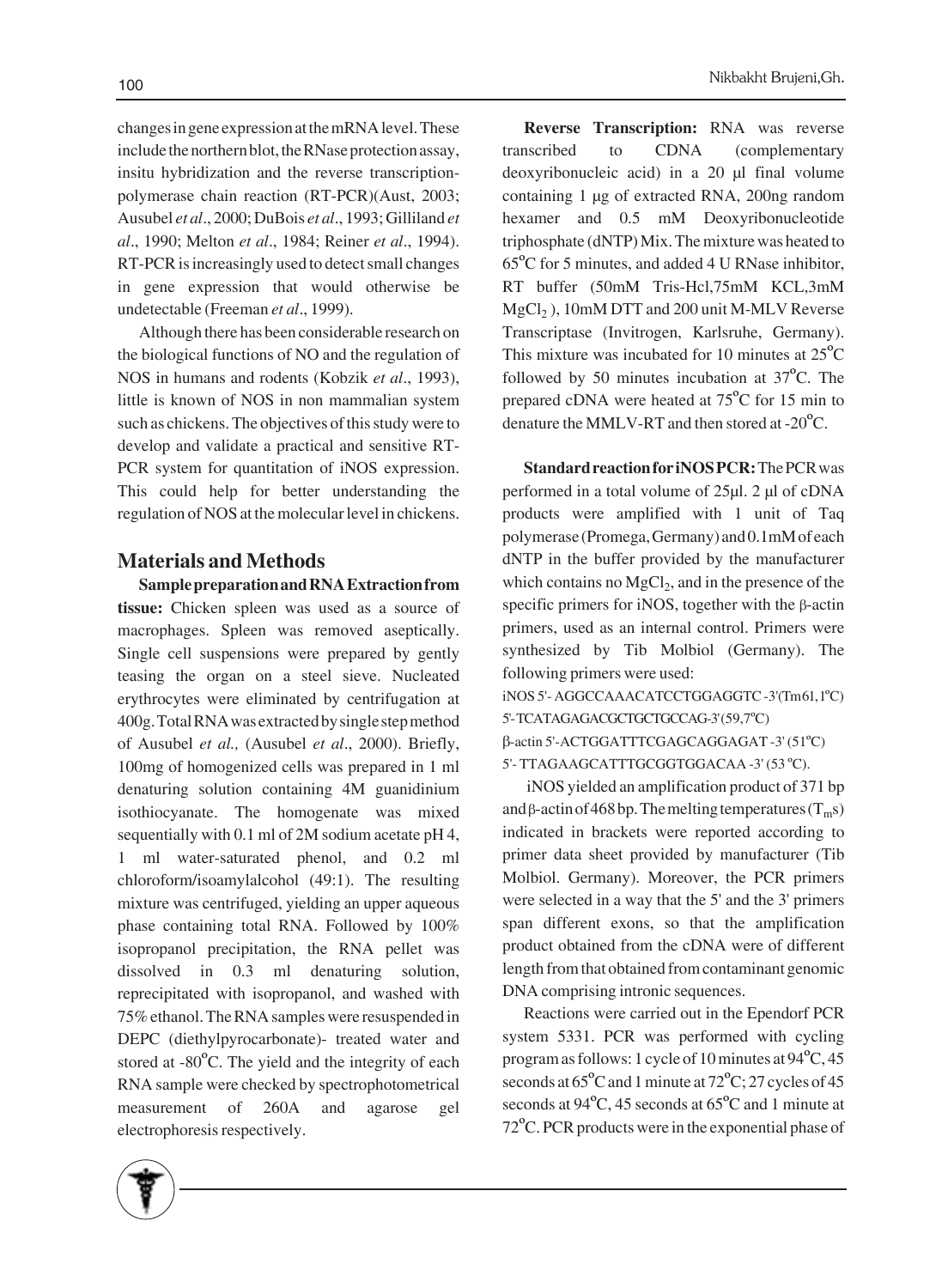amplification. In this phase none of the RNAs analyzed reached a plateau at the end of the amplificated protocol. Moreover, in the selected conditions, two sets of primers used in each reaction did not compete with each other.

Each primer was used in a concentration range of 0.05 to 0.4 μM. Determination of the optimal concentration for each primer set was performed using different  $MgCl<sub>2</sub>$  concentrations in the standard of PCR reaction conditions and by adjusting the water volume consequently. We normally tested the following MgCl<sub>2</sub> concentrations: 1, 1.5, 2, 3 and 5 mM. The products were run on an agarose gel to choose the condition that gave the highest yield and specificity.

Appropriate number of cycles was determined by testing the different cycles of 15, 19, 23, 27, and 31 for both iNOS and β-actin amplifications.

Control reactions were performed to reveal whether the selected conditions are suitable for dual RT-PCR with both primers sets (iNOS and β-actin) at the same time. The same sample was amplified at the same time in the presence of the specific primers for iNOS, the internal control β-actin, and both sets together. Furthermore, different MgCl<sub>2</sub> concentrations for each reaction were tested. PCR products were then run on the same agarose gel for comparison and quantitation.

Certain condition, in that competition had not been detected, was used for determination of quantificated efficacy. Different concentrations of iNOS template were co-amplified with the same concentration of β-actin.

**Acquisition of gel images and quantitative analysis:** An aliquot of each PCR products were subjected to electrophoresis in 2% agarose gel and stained with 0.5 μg/ml ethidium bromide. Images of the RT-PCR ethidium bromide-stained agarose gels were acquired with a Sony XC-75 CE camera (Vilber Lourmat Inc. Cedex, France) and quantification of the bands was performed by Photo-Capt V.99 Image software (Vilber Lourmat Inc. Cedex, France). Relative densities were expressed as iNOS/β-Actin density.

## **Results**

Concentration of 0.05-0.2 μM for primers usually is optimal. In this study iNOS with 0.1 μM of each of the two iNOS-specific primers and 0.05 μM of each β-actin-specific primers were optimized. Lower concentrations may limit the amplification and higher concentrations may cause non-specific amplification products.

The results of different cycling number have been demonstrated in Fig. 1. According to these results 27 cycles was selected for dual PCR of iNOS and β-actin.

Different concentrations of MgCl<sub>2</sub>, in a range of 1-5 mM, were tested. As shown in Fig.2, iNOS worked best at 1, 1.5 and 2 mM  $MgCl<sub>2</sub>$ , whereas the yield of β-actin did not change at the concentrations tested (Fig. 2). Any primer set behaves differently, and a narrower concentration range (for example 1, 1.5, 2, 2.5, 3 mM) was tested (data not shown). iNOS specific primers for the target RNA competed with the β-actin primers in 1 mM concentration of MgCl<sub>2</sub> (Fig. 3 ).

Fig. 4 shows an example of RT-PCR analysis performed in different concentration of iNOS template. According to the above results obtained from different conditions, 27 cycles and  $2 \text{ mM MgCl}_2$ were selected for dual quantitative PCR. In this example co-amplification of 2.5 ng of β-actin with 0.125, 0.25, 0.5, 1 and 2ng of iNOS templates were illustrated. Quantification of the bands intensity expressed as iNOS/ β-Actin relative densities (Fig. 4). β-actin did not change significantly and iNOS decreased under the serial dilution.

### **Discussion**

Comparative gene-expression profiling is an important tool in understanding molecular markers of the responses of cells and tissues to external factors (Carding *et al*., 1992; Crawford *et al*., 2002; Djeraba *et al*., 2002; Gilliland *et al*., 1990; Han *et al*., 1999; Svetic *et al*., 1991). With increasing microarray data, molecular patterns are emerging but the acquisition of these data is expensive, difficult to customize and not well standardized. Once genome-wide scans identify differentially expressed genes in a given condition, cheaper, more easily customized methods will be needed for evaluating the expression of these

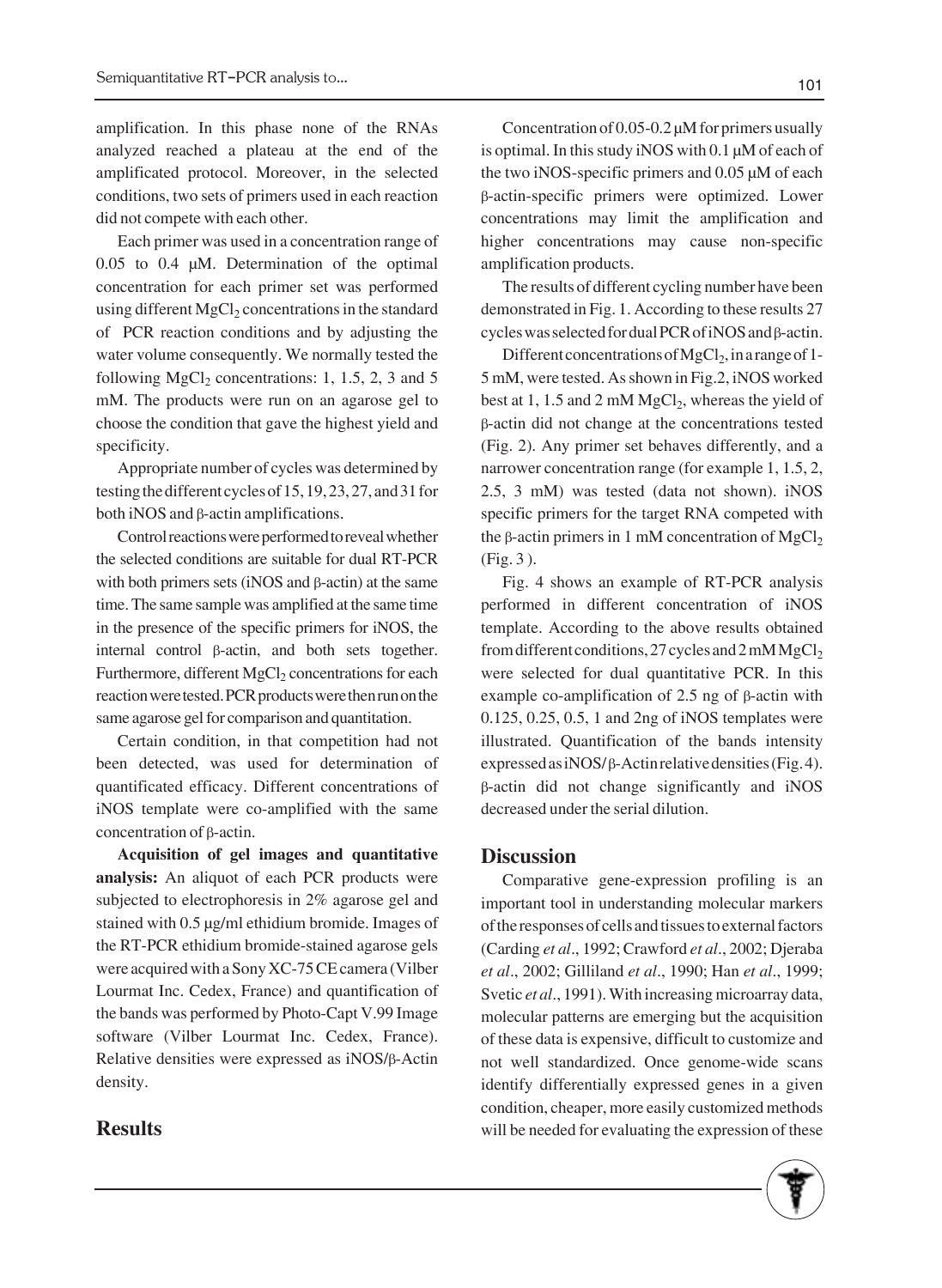

**Fig. 1- Determination of the exponential range of amplification for iNOS** and β-actin. The analysis was performed in 1 mM MgCl<sub>2</sub> at **65° C. The intensity of the iNOS amplification product increased up to 31 cycles, whereas** β**-actin reached a plateau at 27 cycles.**

genes in large population samples.

Reverse transcription-polymerase chain reaction assays that attempt to quantify gene expression require internal controls (Ali *et al*., 1997, Carding *et al*., 1992; Freeman *et al*., 1999). Because of the independent nature of amplifying two different sequences, each with its own respective primer pair, housekeeping gene internal controls downgrade RT-PCR assays to a semi-quantitative level of accuracy. However, the simplistic approach of using such endogenous internal controls does offer some practical advantages to RT-PCR, when precise



**Fig. 3- Control for competition between different primer sets. Reactions were performed in the same conditions for lanes 1, 2 and 3. Lane 1 contained the** β**-actin primer set only, lane 3 the Specific iNOS primers for the target RNA, and lane 2 both primer sets. In the selected conditions 2 and 3 mM MgCl2, iNOS and** β**-actin did not compete. Specific primers for iNOS competed with the** β**-actin primers in 1 mM MgCl<sub>2</sub> concentration.** 



Fig. 2- Effect of different MgCl<sub>2</sub> concentrations in the PCR reaction. **Analysis was performed on the spleen tissue. iNOS amplification was** optimal at 1, 1.5 and 2 mM MgCl<sub>2</sub> and decreased gradually at higher **concentrations. The intensity of the** β**-actin amplification product did not change significantly.**

quantification is not required. Firstly, the ratio of target to control transcripts in a single RNA sample should always be consistent, thus the quantity of RNA added to reactions is not critical. Also, there is no need to spike samples with an equivalent amount of the control substance. Furthermore, housekeeping genes are versatile and may be used as controls for any number of different target genes. Lastly, to utilize housekeeping gene internal control all that is required is the primer set.



Commonly used to quantitate mouse and human

**Fig. 4- Example of analyses performed on different concentration of target iNOS in the same concentration of** β**-actin . Lane 1-5 co amplification of 2.5 ng of** β**-actin with respectively 0.125, 0.25, 0.5, 1 and 2ng of iNOS templates. N/A indicates the relative level of the iNOS amplification product (N) over the** β**-actin internal control (A). In all panels, the upper band is** β**-actin and the lower band is the amplification product of iNOS.**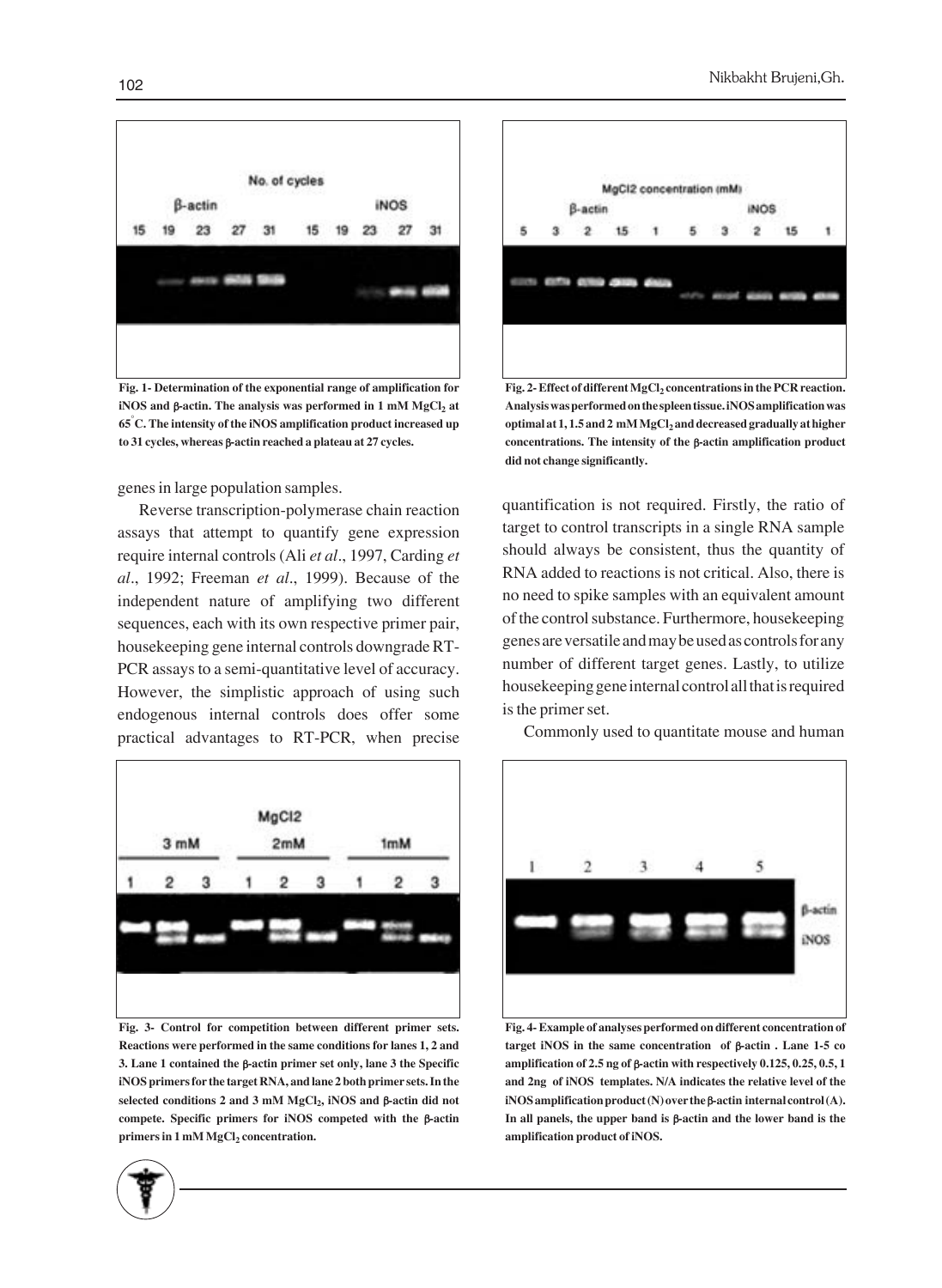gene mRNA expression (Crawford *et al*., 2002; Reiner *et al*., 1994; Svetic *et al*., 1991), quantitative RT-PCR assays have not yet been widely used in domestic animal species. To expand the scope and flexibility of the measurement of iNOS mediated responses in chicken, we undertook the development of a rapid, quantitative RT-PCR assay for measuring iNOS gene expression in chicken. Here we described the standard procedure, optimized in our laboratory, to assess chicken iNOS levels with β-actin as an internal control. As for all quantitative techniques, great care must be taken in all optimization steps: the necessary controls to ensure a rough quantitative (semi-quantitative) analysis are described and examples of the analyses of multiple markers and of the data obtained are shown.

It is important to select the appropriate number of cycles so that the amplification product is clearly visible on an agarose gel and can be quantified, but also so that amplification is in the exponential range and has not reached a plateau yet. The optimal number of cycles has to be in the same range for the specific RNA of interest (i.e. iNOS) and the control, in this case β-actin, so that both can be measured on the same gel. According to the results that were obtained in this study (Figure 1), 27 cycles was selected for dual PCR of iNOS and β-actin.

When competition showed as a decrease in intensity of the target RNA in the presence of β-actin  $(Fig. 3, 1mM MgCl<sub>2</sub>)$ , different reaction conditions have to be used in terms either of  $MgCl<sub>2</sub>$ concentration or annealing temperature, or both. At first, quantitation was performed with single primer sets, and only if the amplification products obtained with each iNOS or β-actin primer set had the same intensity as that obtained with both primer sets together, the conditions were considered as optimal  $(2 \text{ and } 3 \text{ mM } MgCl<sub>2</sub>)$  (Fig. 3). In Fig. 3 it have been illustrated that how iNOS and ?-actin did not compete when combined at 27 cycles in 2 and 3 mM  $MgCl<sub>2</sub>$ . On the other hand, it could be shown as an example that in 1 mM MgCl<sub>2</sub>, iNOS primers compete with βactin. The amplification product for iNOS was considerably reduced when co-amplification with both primer sets was performed in 1 mM  $MgCl<sub>2</sub>$  concentration, and that the competition was completely eliminated when  $MgCl<sub>2</sub>$  concentration was increased to 2 and 3 mM (Fig. 3).

Co-amplification of the iNOS gene with housekeeping gene provides a quantitative result (Fig. 4). Changes in gene expression level may be monitored, while avoiding sample-to-sample loading variation. This dual quantitative PCR amplification provides a complete solution for RT-PCR iNOS gene expression and identification needs. The RT-PCR described here could readily be modified to quantitate reliably iNOS mRNA expression in any other domestic animal species.

#### **References**

- Ali, S.A., Sart, I., Steinkasserer, A. (1997) 1. Production of PCR mimics for any semiquantitative PCR application. Biotechniques. 22: 1060-62.
- 2. Aust, G. (2003) Competitive rt-PCR to quantify small amounts of mRNA. Methods Mol.Biol. 249: 31-40.
- 3. Ausubel, F.M., Kingstone, R., Moore, R., Seidman, D., Smith, J. and Struhl, J. (2002) Current protocols in molecular biology John Wiley and Sons, Inc. New York, USA Unit 4.1.
- 4. Bredt, D.S., Snyder, S.H. (1994) Nitric oxide: a physiologic messenger molecule. Ann. Rev. Biochem. 63: 175-95.
- 5. Carding, S.R., Lu, D., Bottomly, K.A. (1992) A polymerase chain reaction assay for the detection and quantification of cytokine gene expression in small number of cells. J.Immunol. Methods 151: 277-87.
- 6. Coleman, J.W. (2001) Nitric oxide in immunity and inflammation. Int.Immunopharmacol. 1: 1397-1406.
- 7. Crawford E., Warner, K., Khuder, S., Zahorchak, R. and Willey, J. (2002) Multiplex standardized RT-PCR for expression analysis of many genes in small samples. Biochem. Biophys. Res. Commun. 293:509-16.
- 8. Djeraba, A., Musset, E., Bernardet, N., Le Vern, Y. and QueAreA, P. (2002) Similar pattern of iNOS expression, NO production and cytokine response in genetic and vaccination-acquired resistance to Marek's disease. Vet. Immunol. Immunopathol.

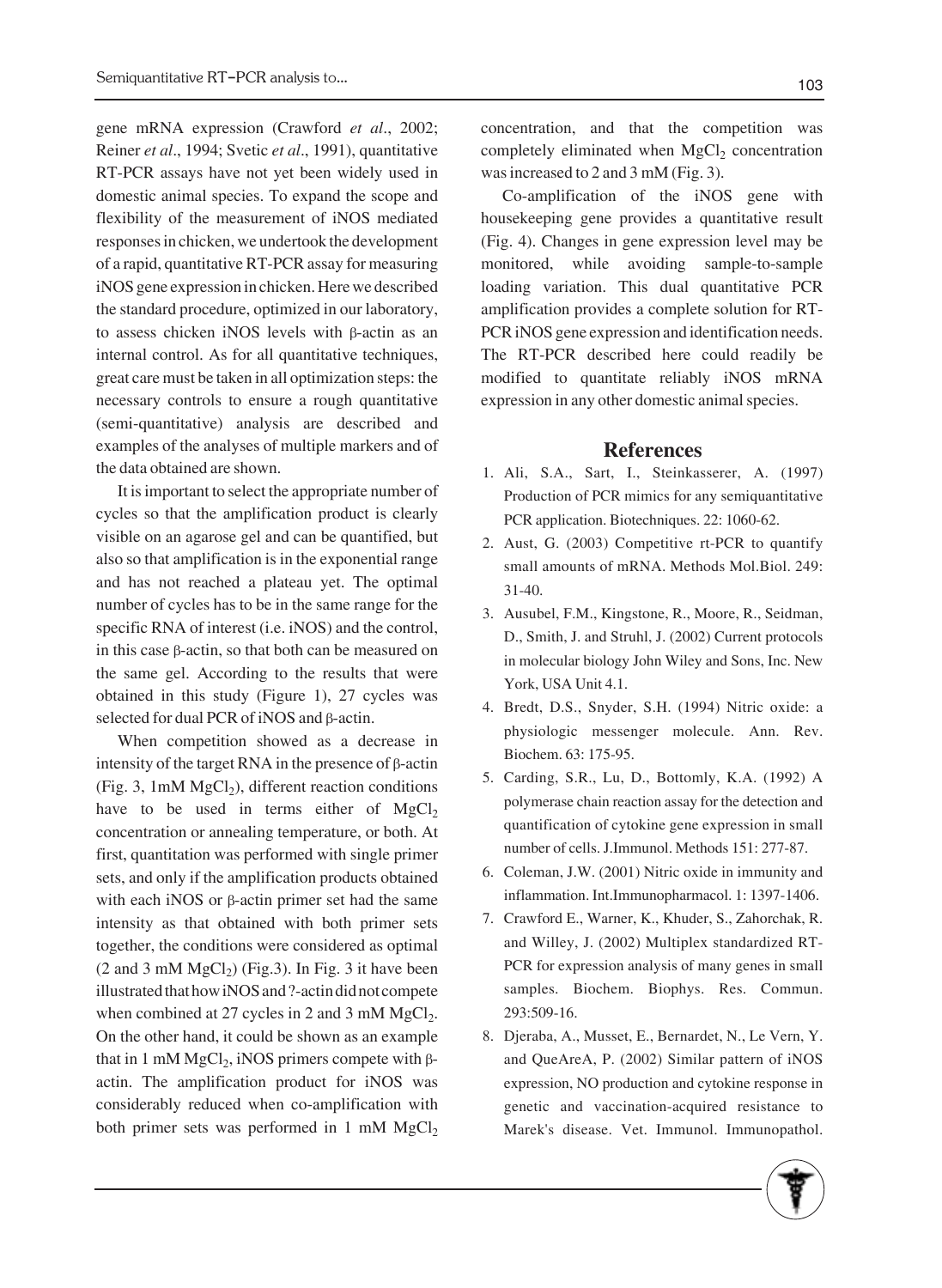85:63-75.

- DuBois, C., Almon, R., Jusko, W. (1993) Molar 9. quantification of specific messenger ribonucleic acid expression in Northern hybridization using cRNA standards. Anal. Biochem. 210: 140-4.
- Freeman W.M., Walker, S., Vrana, K. (1999) 10. Quantitative RT-PCR: pitfalls and potential. Biotechniques. 26:112-25.
- 11. Gilliland, G., Perrin, S., Blanchard, K., Bunn, F. (1990) Analysis of cytokine mRNA and DNA: Detection and quantitation by competitive polymerase chain reaction. Proc. Natl. Acad. Sci. USA. 87: 2725-29.
- 12. Griffith, O., Stuehr, D. (1995) Nitric oxide synthases: properties and catalytic mechanism. Annu. Rev. Physiol. 57: 707-36
- 13. Hampl, V., Herget, J. (2000) Role of Nitric Oxide in the Pathogenesis of Chronic Pulmonary Hypertension. Physiol Rev. 80: 1337-72.
- 14. Han, B., DuBois, D., Boje, K.S., Almon, R. (1999) Quantification of iNOS mRNA with reverse transcription polymerase chain reaction directly from cell lysates, Nitric Oxide. 3: 281-91
- 15. Kobzik, l., Bredt, D.S., Lovenstain, C., Drazon, J., Gaston, B., Sugarbaker, D. and Stamler, J. S. (1993) Nitric oxide synthase in human and rat lung: immunocytochemical and histochemical localization. Am. J. Respir. Cell Mol. Biol. 9:371-7.
- 16. Kroncke, K., Fehsel, K., Suschek, C., Kolb-Bachofen, V. (2001) Inducible nitric oxide synthasederived nitric oxide in gene regulation, cell death and cell survival, Int.Immunopharmacol. 1: 1407-20.
- 17. Lamas, S., Marsden, P., Li, G., Tempst, P. and Michel, T. (1992) Endothelial nitric oxide synthase: molecular cloning and characterization of a distinct constitutive enzyme isoform. Proc. Natl. Acad. Sci. U.S.A. 89: 6348-52.
- 18. Liew, F. (1995) Nitric oxide in infectious and autoimmune diseases, Ciba Found.Symp. 195: 234- 239.
- 19. Liew, F.Y., Cox, F. (1991) Nonspecific defense mechanism: the role of nitric oxide. Immunol. Today 12: A17-A21.
- 20. Lin, A.W., Chang, C.C., McCormick, C.C. (1996)

Molecular cloning and expression of an avian macrophage nitric-oxide synthase cDNA and the analysis of the genomic5-Flanking Region. J. Biol. Chem. 271: 11911-11919.

- 21. Melton, D., Krieg, P., Rebagliati, M., Maniatis, T., Zinn, K. and Green, M. (1984) Efficient in vitro synthesis of biologically active RNA and RNA hybridization probes from plasmids containing a bacteriophage SP6 promoter. Nucleic Acids Res. 12: 7035-56.
- 22. Nathan, C. (1992) Nitric oxide as a secretory product of mammalian cells. FASEB J. 6: 3051-64.
- 23. Reiner, S., Zheng, S., Corry, D. and Locksley, R. (1994) Constructing polycompetitor cDNAs for quantitative PCR. J. Immunol. Method. 165: 37-46.
- 24. Svetic, A., Finkelman, F., Jian, Y., Dieffenbach, C., Scott, D., McCarthy, K., Steinberg, A. and Gause, W. (1991) Cytokine gene expression after in vivo primary immunization with goat antibody to mouse IgD antibody. J. Immunol. 147: 2391-7.
- 25. Van der Veen R. (2001) Nitric oxide and T helper cell immunity. Int.Immunopharmacol. 1: 1491-1500.